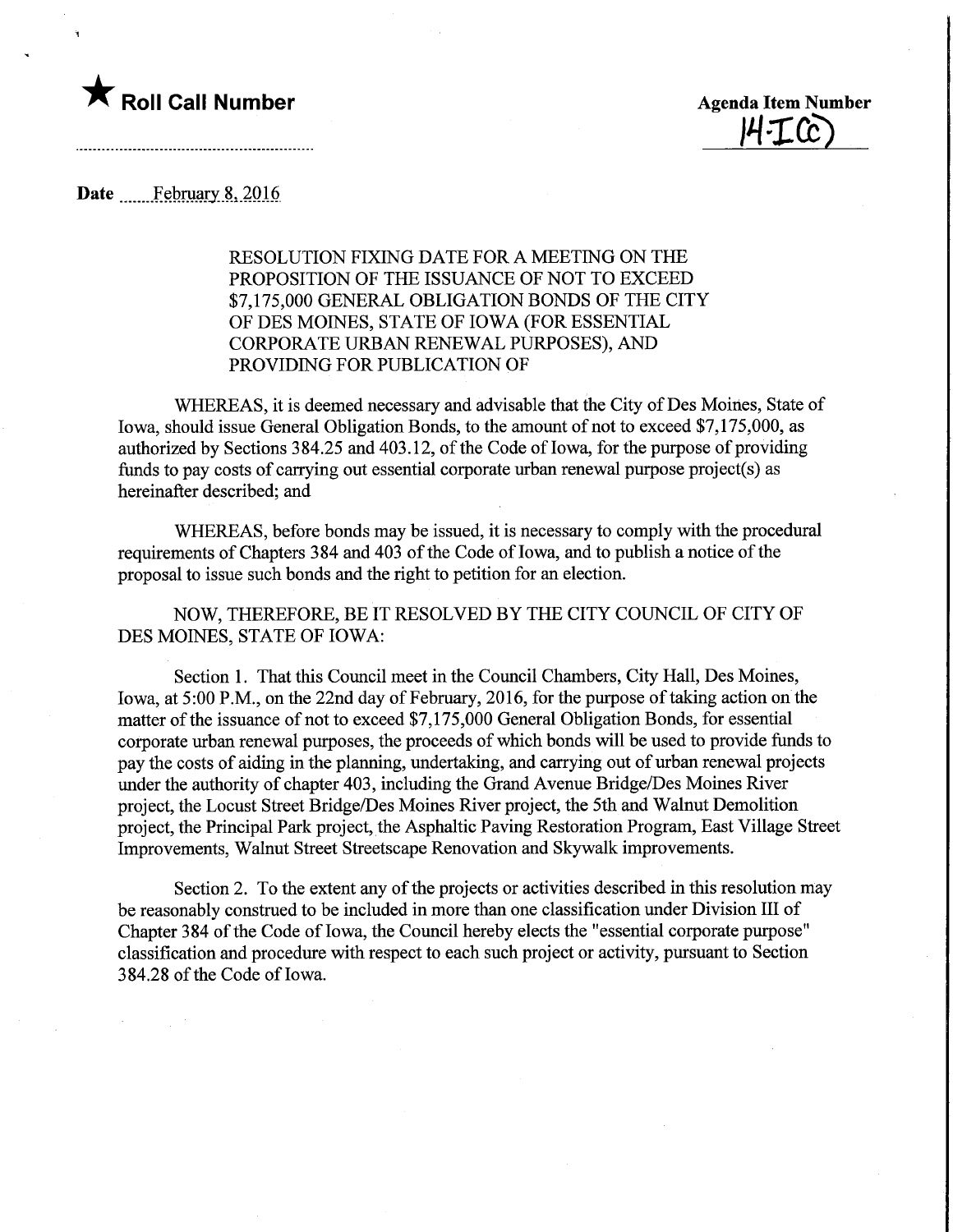

4-1 (C)

Date ....... February 8, 2016

Section 3. That the Clerk is hereby directed to cause at least one publication to be made of a notice of the meeting, in a legal newspaper, printed wholly in the English language, published at least once weekly, and having general circulation in the City. The publication to be not less than ten clear days nor more than twenty days before the date of the public meeting on the issuance of the Bonds.

Section 4. The notice of the proposed action to issue bonds shall be in substantially the following form: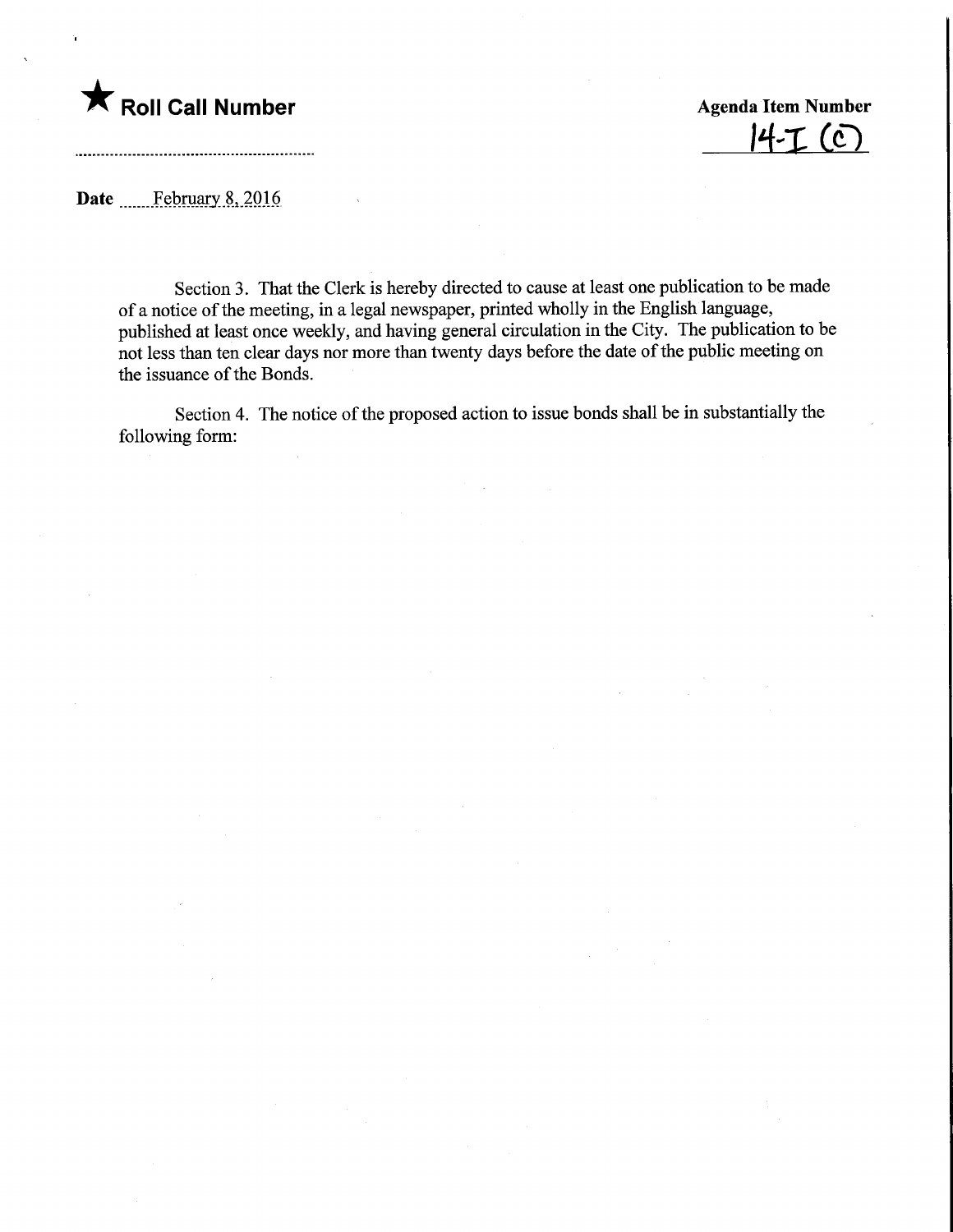

<u>14-Ice)</u>

## Date ............February 8, 2016

NOTICE OF MEETING OF THE CITY COUNCIL OF THE CITY OF DES MOINES, STATE OF IOWA, ON THE MATTER OF THE PROPOSED ISSUANCE OF NOT TO EXCEED \$7,175,000 GENERAL OBLIGATION BONDS OF THE CITY (FOR ESSENTIAL CORPORATE URBAN RENEWAL PURPOSES), AND THE HEARING ON THE ISSUANCE THEREOF

PUBLIC NOTICE is hereby given that the City Council of the City of Des Moines, State of Iowa, will hold a public hearing on the 22nd day of February, 2016, at 5:00 P.M., in the Council Chambers, City Hall, Des Moines, Iowa, at which meeting the Council proposes to take additional action for the issuance of not to exceed \$7,175,000 General Obligation Bonds, for essential corporate urban renewal purposes, to provide funds to pay the costs of aiding in the planning, undertaking, and carrying out of urban renewal projects under the authority of chapter 403, including the Grand Avenue Bridge/Des Moines River project, the Locust Street Bridge/Des Moines River project, the 5th and Walnut Demolition project, the Principal Park project, the Asphaltic Paving Restoration Program, East Village Street Improvements, Walnut Street Streetscape Renovation and Skywalk improvements.

At any time before the date of the meeting, a petition, asking that the question of issuing such Bonds be submitted to the legal voters of the City, may be filed with the Clerk of the City in the manner provided by Section 362.4 of the Code of Iowa, pursuant to the provisions of Sections 3 84.24(3)(q), 384.25 and 403.12 of the Code of Iowa.

At the above meeting the Council shall receive oral or written objections from any resident or property owner of the City to the above action. After all objections have been received and considered, the Council will at the meeting or at any adjournment thereof, take additional action for the issuance of the Bonds or will abandon the proposal to issue said Bonds.

This notice is given by order of the City Council of the City of Des Moines, State of Iowa, as provided by Chapters 384 and 403 of the Code of Iowa.

Dated this  $\frac{86}{100}$  day of February Diane Rauh City Clerk ofDes Moines, Iowa Published in The Des Moines Register on **February** 10, 2016. (End of Notice)